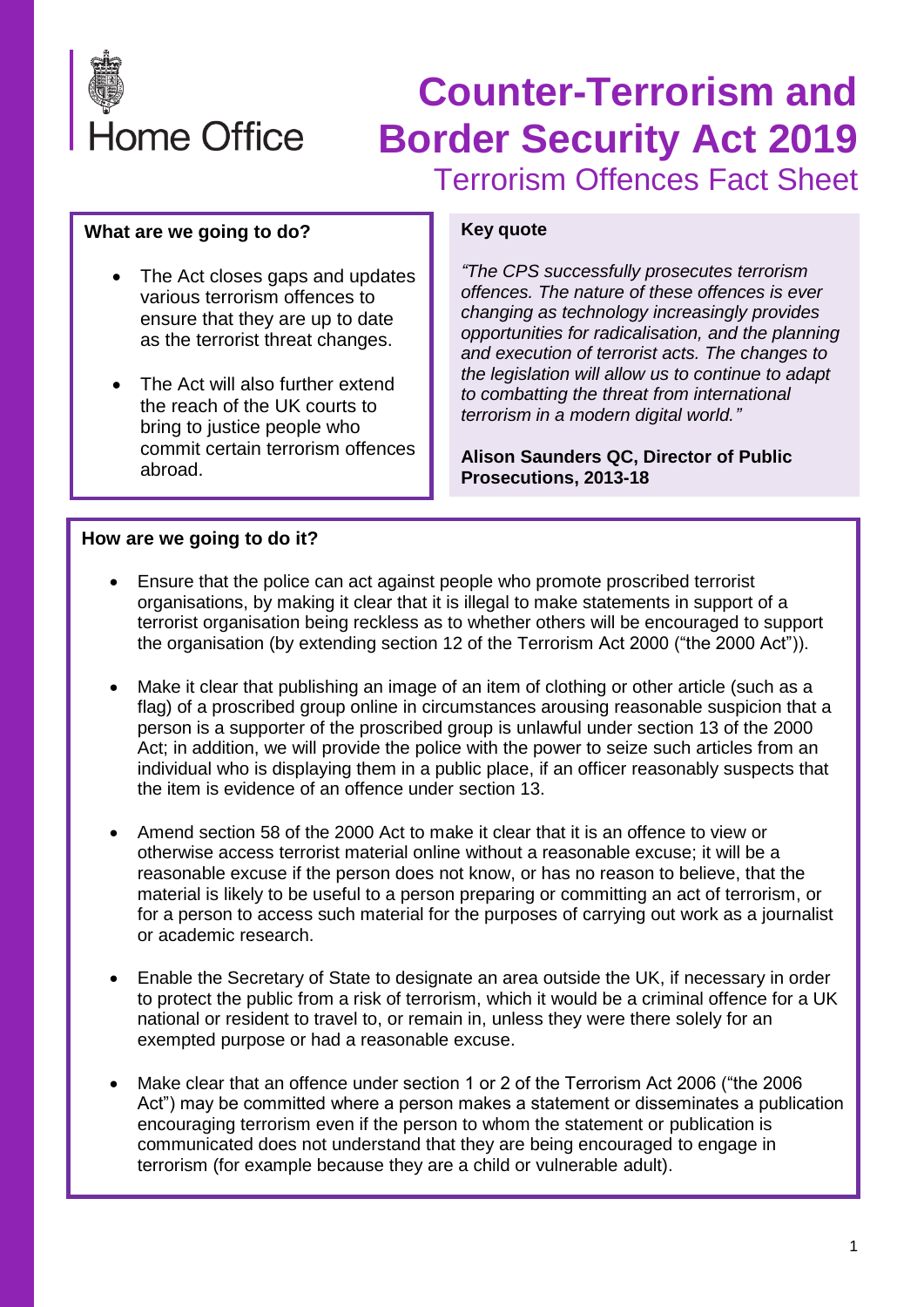

#### **How are we going to do it?**

• Extend extra-territorial jurisdiction to the offences of inviting or expressing support for a proscribed organisation (section 12(1) and (1A) of the 2000 Act); displaying an article associated with a proscribed organisation (section 13 of the 2000 Act); dissemination of terrorist publications (section 2 of the 2006 Act); making or possessing explosives under suspicious circumstances (section 4 of the Explosive Substances Act 1883) where the offence is committed for terrorist purposes; and extend the existing scope of extraterritorial jurisdiction for the encouragement of terrorism offence, so that individuals who commit these offences overseas can be prosecuted in the UK if appropriate.

#### **Background**

- There are a number of areas where it would be useful to update, clarify or strengthen the law, to ensure that individuals who pose a serious threat to the public by engaging in terrorist activity can be prosecuted.
- Operational experience has shown that there is a gap around individuals who make reckless statements expressing their own support for terrorist organisations, with the risk that other people will be encouraged to support the organisation, but who stop short of deliberately inviting others to do so (section 12 of the 2000 Act).
- The internet is being increasingly used for radicalisation by individuals in the UK and overseas. This can range from someone encouraging another to engage in terrorist activity (section 1 of the 2006 Act), to someone watching or reading material which could be of use to a terrorist (section 58 of the 2000 Act), and could involve publishing pictures of flags or clothing associated with a proscribed organisation (section 13 of the 2000 Act) in order to promote that organisation.
- Recent conflicts have seen UK-based individuals travelling overseas not only to join proscribed terrorist organisations, but to take up active roles in the fighting. The UK courts already have extra-territorial jurisdiction over a number of terrorism offences, including preparation of terrorist acts, encouragement of terrorism, training for terrorism, and membership of a proscribed organisation. Some foreign terrorist fighters have been particularly active online, reaching back to radicalise individuals in the UK and elsewhere. This includes promoting their affiliation to proscribed organisations such as Daesh and encouraging people to support those organisations, through methods such as displaying the flag of the organisation online. It has also included encouraging people to carry out attacks in the UK or elsewhere. At present, it is not always possible to prosecute in the UK returning foreign fighters who have engaged in such conduct.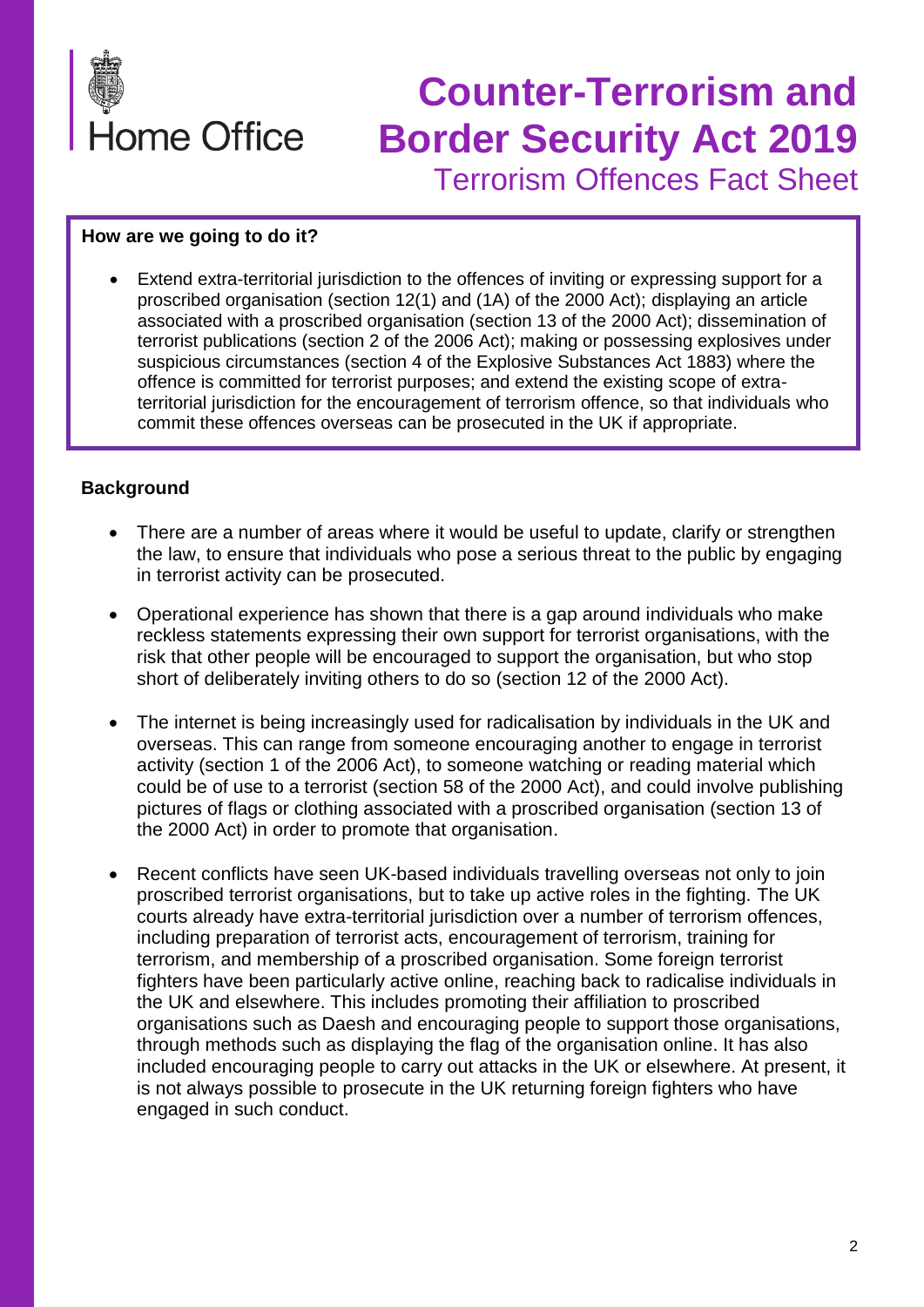

#### **Does criminalising expressions of support for proscribed organisations interfere with freedom of speech?**

We are not making it unlawful to hold a private view in support of a terrorist organisation. But it is right to criminalise those who make clear expressions of support for terrorist organisations, and who are reckless as to whether that will encourage others to support the organisation. This type of activity can lead to a real risk of harm to the public. We believe that this type of radicalisation should be illegal in order to stop support for these groups and to protect the public.

## **What safeguards are in place for those who have a legitimate reason to publish an image of a proscribed terrorist organisation's flag?**

The offence requires not just that a person publish the image, but also that they do so in circumstances which would cause a reasonable person to suspect that they support the organisation. Where for example a journalist displays a flag in the course of legitimately reporting a news story, there would be no such suggestion and it would be clear that they do not themselves support the organisation.

## **What about people who have a legitimate reason to view terrorist material online?**

• The existing offence of collecting or possessing information likely to be useful to a terrorist has a 'reasonable excuse defence' which might apply to an academic or journalist conducting legitimate research. This will continue to apply to the extended offence of viewing such material online.

## **Why is new legislation being introduced now?**

• Radicalisation and terrorist activity is constantly evolving. It is right that we keep our counter-terrorism framework under review so that it can respond effectively to emerging trends in the terrorism threat.

## **Does extending extra-territorial jurisdiction mean that the UK will be responsible for prosecuting terrorist acts committed anywhere in the world?**

• A prosecution would only take place in the UK if the accused were physically present in this jurisdiction, if it was in the public interest to prosecute, and with the consent of the Director of Public Prosecutions. And in a case where the offence is wholly or partly connected with the affairs of another country, the permission of the Attorney General is also required. In some cases, we might seek an individual's lawful repatriation (i.e. in accordance with